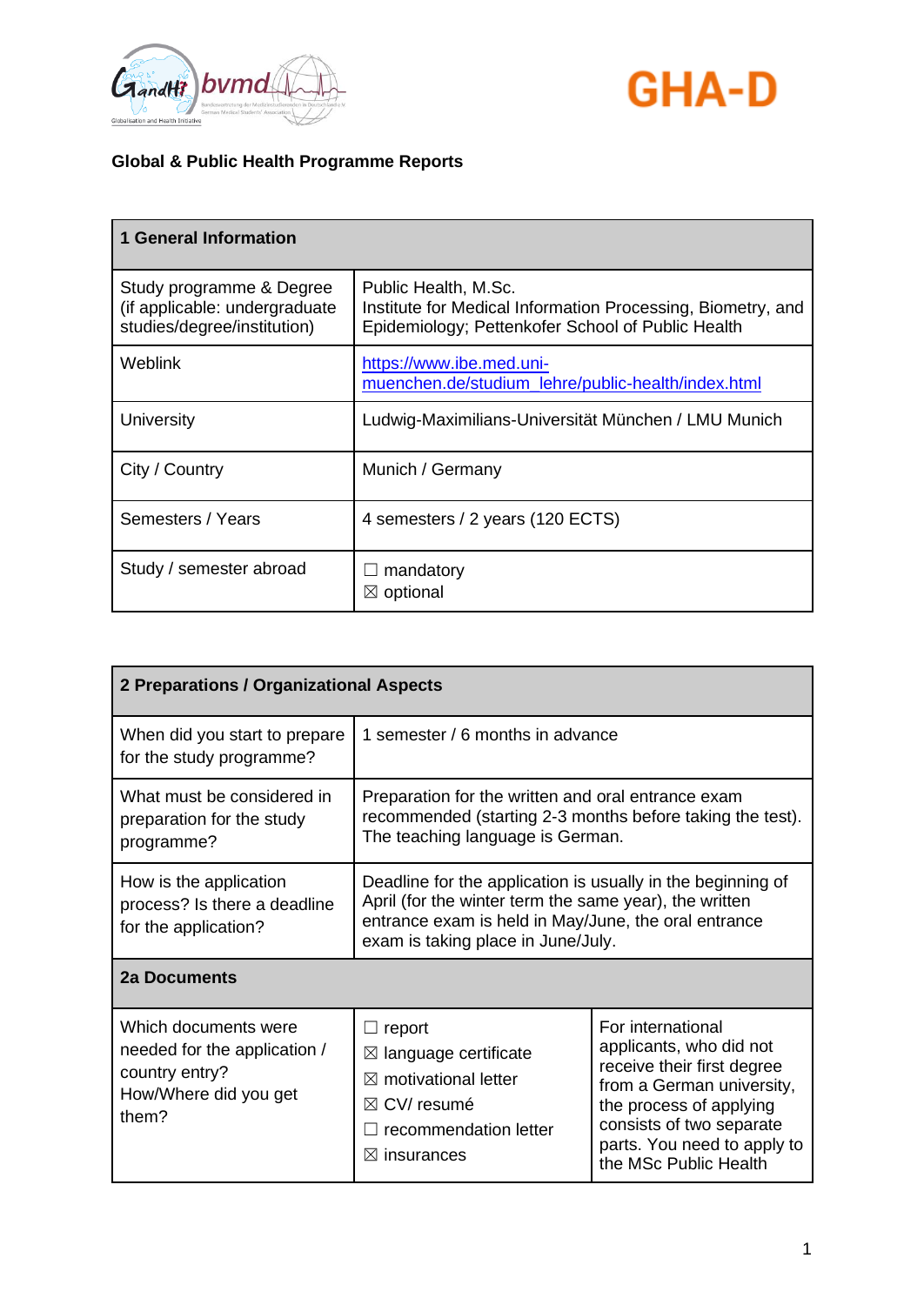



|                                                                                                                                                                                                                                          | $\boxtimes$ visa (for non-EU students)<br>$\Box$ vaccines<br>$\boxtimes$ Bachelor's or first degree<br>diploma or transcript of<br>records of the final semester                                                                                                                         | Programme and in addition<br>to the International Office<br>of the Ludwig-Maximilians-<br>University (LMU) in order<br>to get the letter of<br>admission to study at the<br>LMU.                                                           |
|------------------------------------------------------------------------------------------------------------------------------------------------------------------------------------------------------------------------------------------|------------------------------------------------------------------------------------------------------------------------------------------------------------------------------------------------------------------------------------------------------------------------------------------|--------------------------------------------------------------------------------------------------------------------------------------------------------------------------------------------------------------------------------------------|
| <b>2b Financial Aspects</b>                                                                                                                                                                                                              |                                                                                                                                                                                                                                                                                          |                                                                                                                                                                                                                                            |
| Are there costs related to the<br>study programme?<br>How much are they?                                                                                                                                                                 | $\boxtimes$ semester contribution<br>tuition fee<br>enrolment fee<br>$\Box$ others                                                                                                                                                                                                       | There are no tuition fees<br>for this programme. There<br>is, however, a semester<br>fee for each student<br>comprising a student<br>services contribution and a<br>basic fee for public<br>transportation (approx.<br>150€ per semester). |
| How do you finance your<br>study programme (abroad)?                                                                                                                                                                                     | Working as a student assistant at the university.                                                                                                                                                                                                                                        |                                                                                                                                                                                                                                            |
| Do you get financial support?<br>(e.g. scholarship, BAföG,<br>$etc.$ )<br>From which institution do<br>you get the financial<br>support?<br>How much do you get<br>(optional)?<br>Do you have any tips /<br>experiences for application? | In the case of a stay abroad (semester or internship<br>abroad), various scholarships and funding opportunities<br>are presented for which students can apply.<br>Additionally, there are various programmes and some<br>funding opportunities at the Medical Faculty and LMU<br>Munich. |                                                                                                                                                                                                                                            |
| Do you have insights into<br>jobs for students?                                                                                                                                                                                          | There are plenty of offerings for student assistant<br>positions (salary approx. 10€ / hour), working as a<br>waiter/waitress is another option.<br>Work permit regulations may vary depending on your                                                                                   |                                                                                                                                                                                                                                            |
|                                                                                                                                                                                                                                          | nationality and/or visa status. For further information on<br>how to access the German labour market for you, please<br>contact either the German embassy or the consulate<br>responsible for issuing your visa.                                                                         |                                                                                                                                                                                                                                            |
|                                                                                                                                                                                                                                          | You can find a list of student jobs here. Further job<br>opportunities as well as opportunities for further                                                                                                                                                                              |                                                                                                                                                                                                                                            |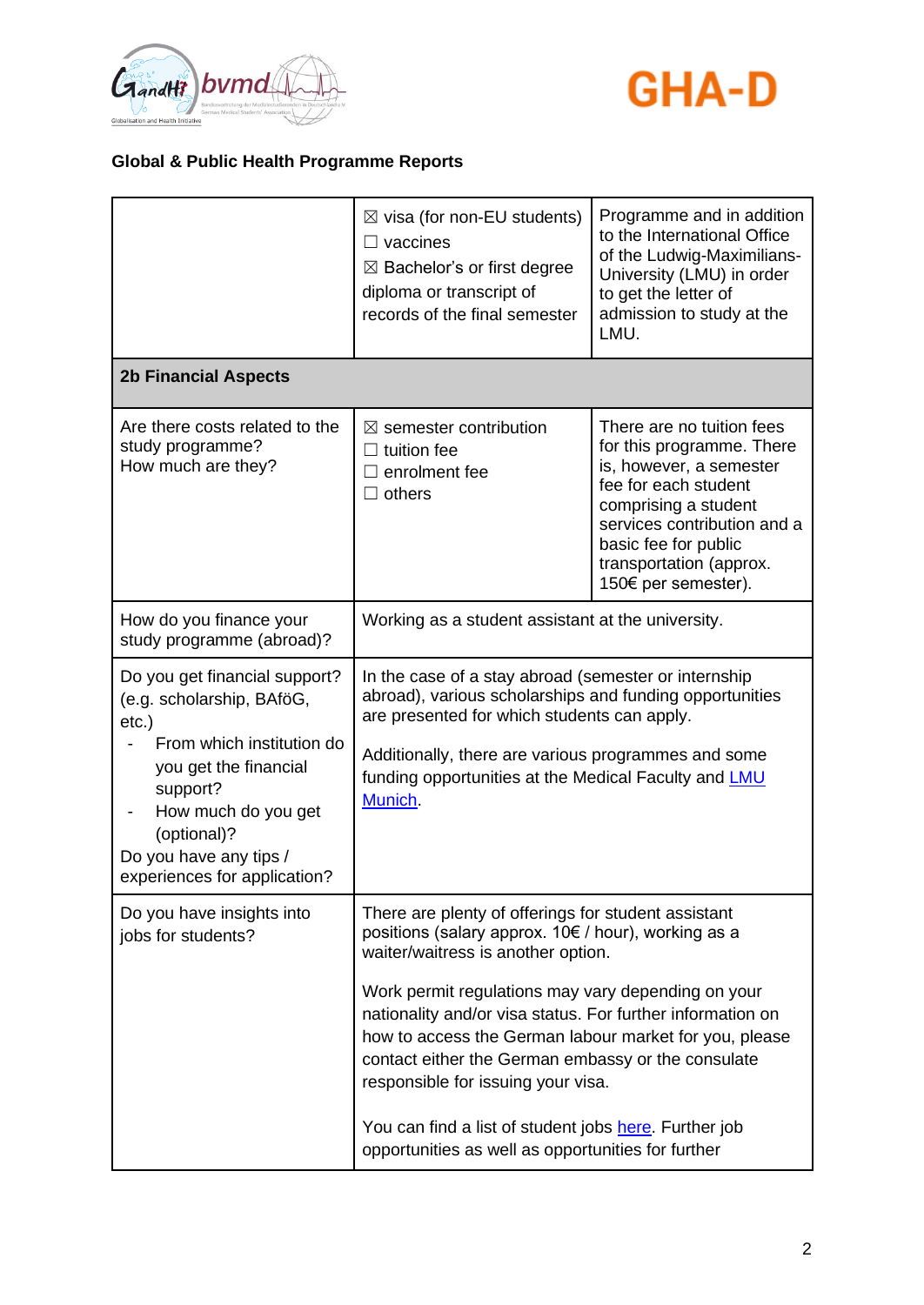



|                                                                                                                               | qualifications can be found on the website of the <b>LMU</b><br><b>Career Service</b>                                                                                                                                  |
|-------------------------------------------------------------------------------------------------------------------------------|------------------------------------------------------------------------------------------------------------------------------------------------------------------------------------------------------------------------|
| How would you rate the cost<br>of living in your city (in<br>comparison to specific cities<br>in your country?)               | High costs of living compared to other cities in Germany.                                                                                                                                                              |
| Based on your experience,<br>how much should someone<br>calculate for accommodation/<br>food/ public transportation/<br>wifi? | Shared apartment / student housing approx. $500-700 \epsilon$ per<br>month.<br>Food/groceries approx. 200-300€ per month.<br>Public transportation approx. 200€ per semester.<br>Wifi approx. 25 $\epsilon$ per month. |
| Are there other costs that<br>need to be considered?<br>(e.g., vaccinations,<br>insurances, visa, travel costs)               | No.                                                                                                                                                                                                                    |

| 3 Studying                                                                                                                      |                                                                                                                                                                                                                                                                                                                                                                                               |
|---------------------------------------------------------------------------------------------------------------------------------|-----------------------------------------------------------------------------------------------------------------------------------------------------------------------------------------------------------------------------------------------------------------------------------------------------------------------------------------------------------------------------------------------|
| Why did you decide to study<br>at that university?<br>What appealed to you<br>most?<br>What does it offer what<br>others don't? | Valuable connections and co-operations with various<br>organisations / institutions, e.g. WHO, Cochrane<br>Germany/Europe, Helmholtz Centre, OECD London<br>School of Hygiene and Tropical Medicine etc.<br>Possibility to make an additional semester abroad (current<br>options Tromsø, Norway; Bordeaux, France; Warsaw,<br>Poland)<br>Mandatory internship for one semester at a research |
|                                                                                                                                 | institution or international health organisation.                                                                                                                                                                                                                                                                                                                                             |
| Which modules did you take?<br>(brief overview)<br>Which modules did you like/<br>were special at that<br>university?           | Biostatistics I and II<br>Epidemiology I and II<br>Prevention and Health Promotion<br><b>Global Public Health</b><br>Epidemiology of Diet and Lifestyle Factors<br>Public Health competencies (research skills,<br>$\overline{\phantom{a}}$<br>politics, medical basics, intercultural competencies)<br>Health economics<br><b>SAS</b>                                                        |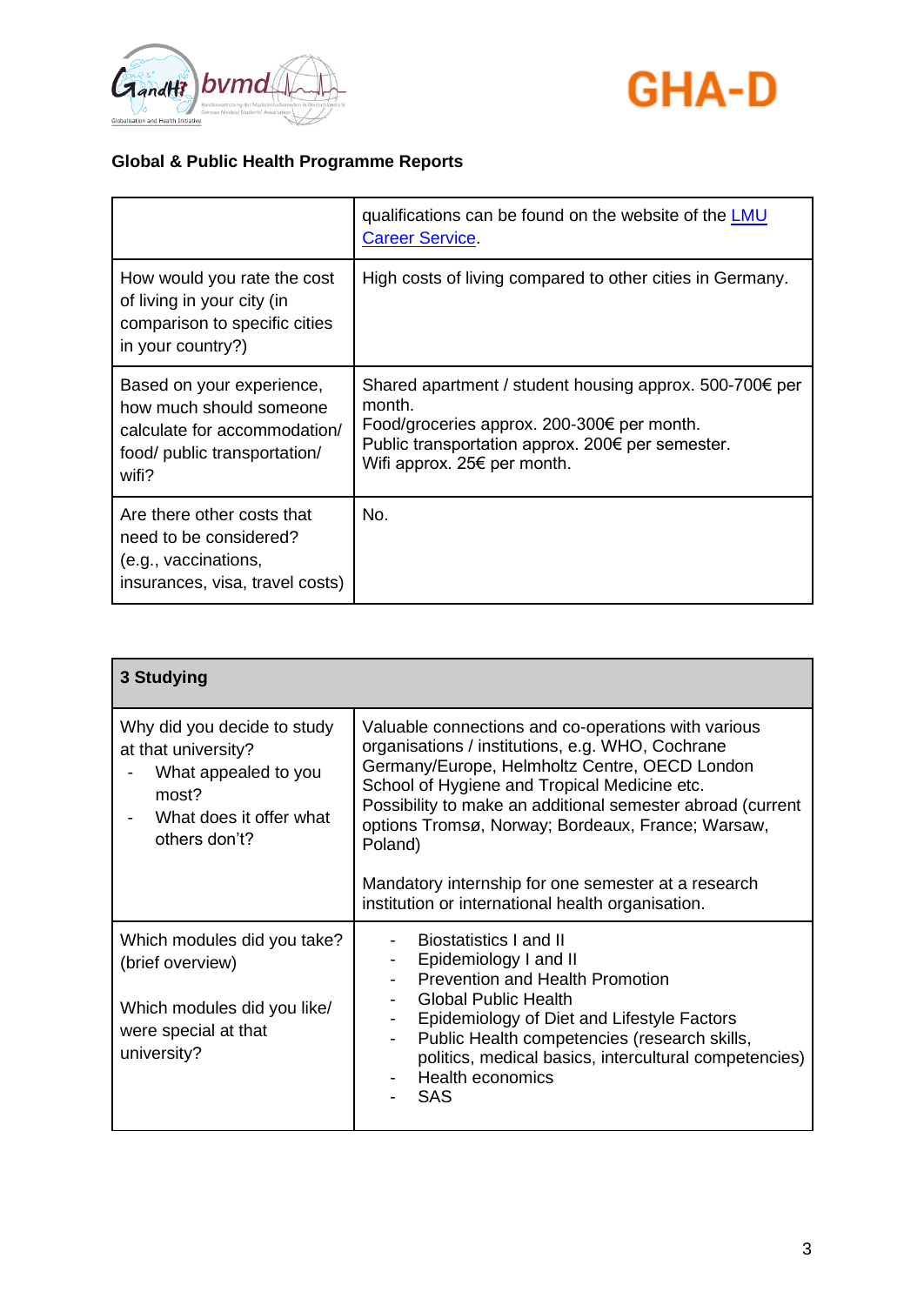



| How would you rate the<br>workload/amount of self-<br>studying/ group work, etc.?<br>How were the lecturers/<br>teaching style? What was<br>new for you? What did you<br>have to get used to? | Good balance of workload and ratio self-studying/group<br>work.<br>Teaching style was most of the time lectures, less group<br>sessions.                                                                                                                                                                                                                                                                                                                                                                                                                                                                                                                                                                |
|-----------------------------------------------------------------------------------------------------------------------------------------------------------------------------------------------|---------------------------------------------------------------------------------------------------------------------------------------------------------------------------------------------------------------------------------------------------------------------------------------------------------------------------------------------------------------------------------------------------------------------------------------------------------------------------------------------------------------------------------------------------------------------------------------------------------------------------------------------------------------------------------------------------------|
| Are there any specialisation<br>areas in your programme?<br>Which did you choose?                                                                                                             | Various specialisation areas and electives, e.g.:<br>Epidemiology<br><b>Clinical Epidemiology</b><br>Environmental, Occupational and Radiation<br>$\blacksquare$<br>Epidemiology<br><b>Genetic Epidemiology</b><br><b>Advanced Biometry</b><br><b>Recent Developments in Biostatistics</b><br><b>Health Communication</b><br>Epidemiology of Diet and Lifestyle Factors<br>-<br>Applied Statistics in Epidemiology<br>$\overline{\phantom{a}}$<br>Prevention and Health Promotion<br><b>Health Services Research and Health Economics</b><br>Social and Behavioural Sciences<br><b>Global Public Health</b><br><b>Qualitative Methods</b><br><b>Public Mental Health</b><br><b>Health Care Research</b> |
| To which extent were<br>international and global topics<br>discussed/ part of the study<br>programme?<br>Which topics were the most<br>interesting/ you liked most?                           | International/global topics were only discussed within the<br>module Global Public Health. All other courses focused<br>especially on the German health care situation.<br>I enjoyed most the Global Public Health module and the<br>Epidemiology lectures.                                                                                                                                                                                                                                                                                                                                                                                                                                             |
| Where is the campus<br>located? Is the campus<br>spread throughout the city?<br>Is it easy to arrive?                                                                                         | The campus is spread throughout the city. The lectures<br>take place at the university clinic in Großhadern (in the<br>west of Munich), approx. 20min by subway from the city<br>center.                                                                                                                                                                                                                                                                                                                                                                                                                                                                                                                |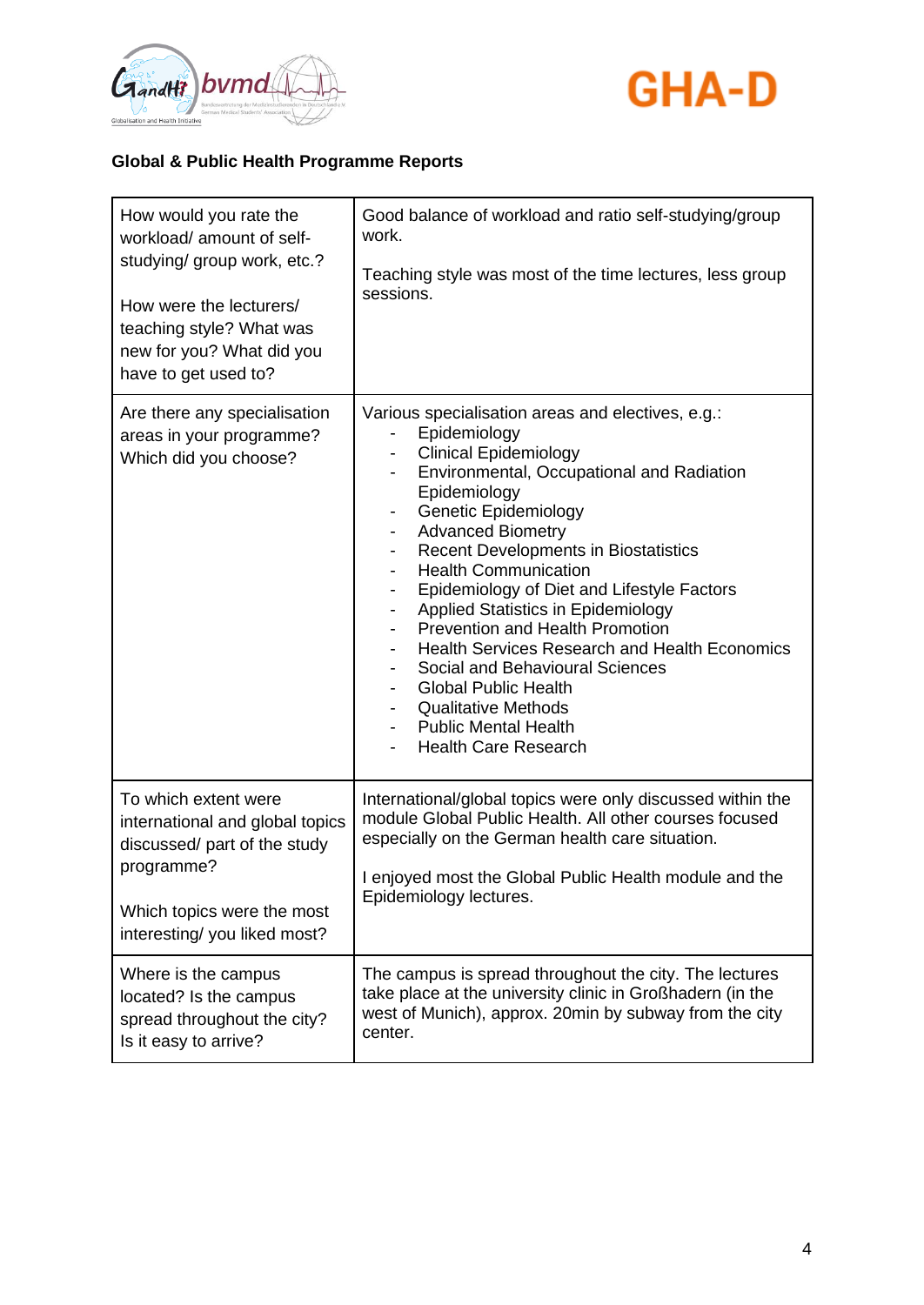



| 4 Living                                                                                                                                                                                                                                                       |                                                                                                                                                                                                                                                                                                                                                                                                                |
|----------------------------------------------------------------------------------------------------------------------------------------------------------------------------------------------------------------------------------------------------------------|----------------------------------------------------------------------------------------------------------------------------------------------------------------------------------------------------------------------------------------------------------------------------------------------------------------------------------------------------------------------------------------------------------------|
| Briefly describe your daily life.<br>How is your study-work-life-<br>balance?                                                                                                                                                                                  | 3-4 days / week: lectures, 1-2 days / week: working<br>Leisure time in the afternoon / evening.<br>Good study-work-life-balance.                                                                                                                                                                                                                                                                               |
| How do you experience the<br>city/country and people/<br>fellow students? How is the<br>atmosphere?                                                                                                                                                            | Good atmosphere, might be a little hard to get in contact<br>with native Germans (especially people in Munich are a<br>little distant at the beginning)                                                                                                                                                                                                                                                        |
| What did you learn for<br>yourself personally and<br>culturally?<br>[e.g. an event / situation<br>which was eye-opening /<br>insightful / enlightening]                                                                                                        | I am originally from Munich, so hard to tell.<br>I really enjoyed the events organised by the LMU CIH<br>(Center for International Health) – interesting topics and<br>nice mix of people.                                                                                                                                                                                                                     |
| Do you have any tips for<br>leisure activities?<br>What does someone<br>have to see?<br>Are there college sports<br>at university?<br>Are there any student<br>events to connect (e.g.<br>coffee break, etc.)?<br>Are there any (regional)<br>cultural events? | College sports can be joined through the<br>Hochschulsport (approx. 20€ per semester for the<br>basic membership)<br>Perfect running routes through the English garden<br>or along the Isar<br>Beerhall festivals: Oktoberfest in late<br>$\overline{\phantom{a}}$<br>September/early October, Starkbierfest in mid-<br>March<br>Various castles, lakes and mountains around<br>Munich (good train connection) |
| What do you have to consider<br>about public transport? What<br>is important? What is<br>different?<br>Most used<br>transportation?<br>Are there semester/<br>student tickets?                                                                                 | Available public transportation within Munich: U-Bahn, S-<br>Bahn (subway), bus, tram – very good connections and<br>timetable (only not running between 2am and 5am,<br>besides some nightliners); semester ticket: approx 200€<br>per semester<br>Good public transportation between German cities for<br>travelling (bus, train)                                                                            |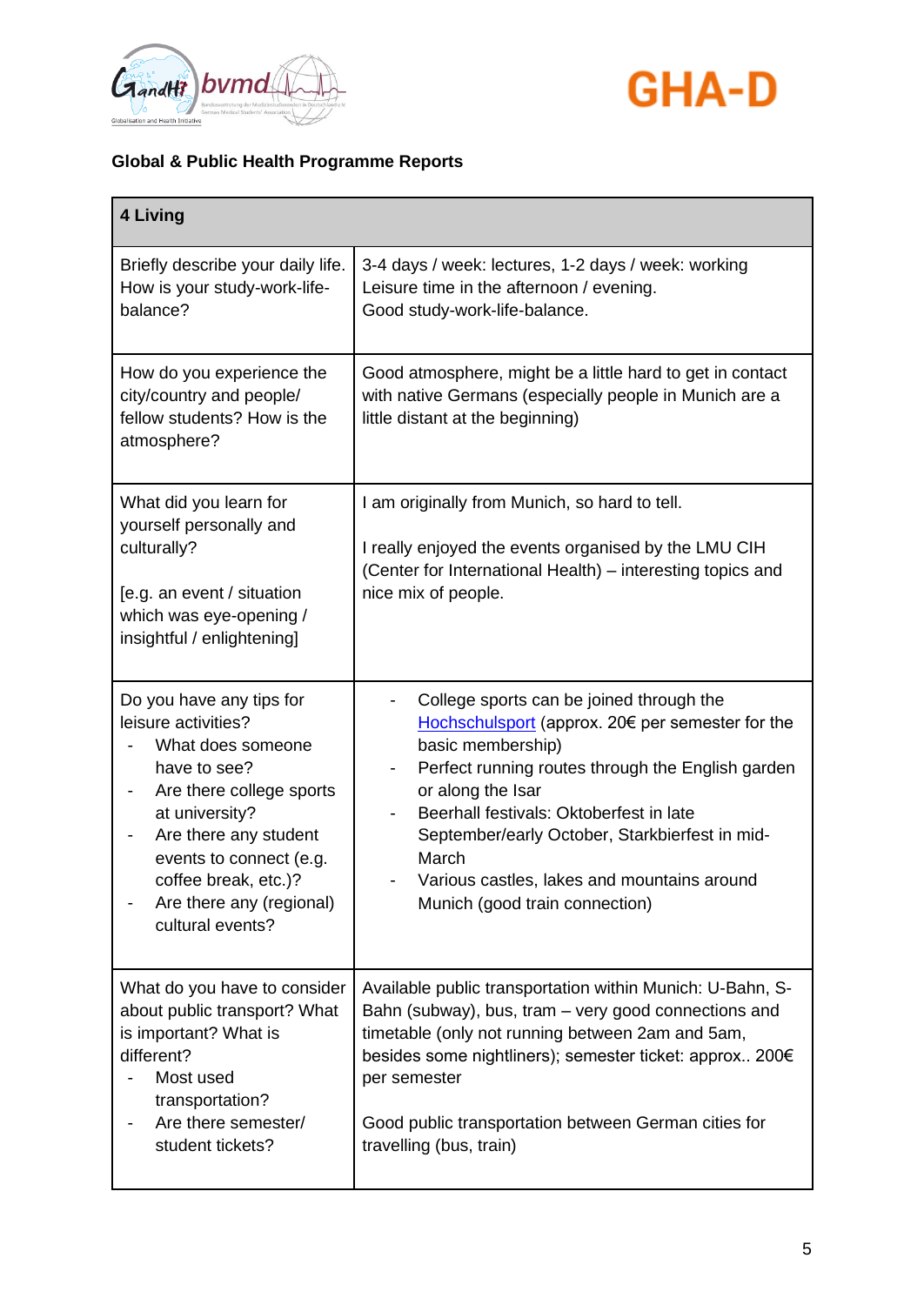



| What do you need (not) to<br>pack/prepare?<br>What is life-saving in the<br>host city/ country?<br>What do you regret (not)<br>bringing?<br>Do you have any tips for<br>preparation? | Hiking clothes/shoes<br>Warm and cold clothing (approx. 25 degrees<br>Celsius in the summer, around 6 degrees Celsius<br>in the winter) |
|--------------------------------------------------------------------------------------------------------------------------------------------------------------------------------------|-----------------------------------------------------------------------------------------------------------------------------------------|
|--------------------------------------------------------------------------------------------------------------------------------------------------------------------------------------|-----------------------------------------------------------------------------------------------------------------------------------------|

| <b>5 Reflection</b>                                                                                                                                                             |                                                                                                                                                                                                                                                                                                                                             |
|---------------------------------------------------------------------------------------------------------------------------------------------------------------------------------|---------------------------------------------------------------------------------------------------------------------------------------------------------------------------------------------------------------------------------------------------------------------------------------------------------------------------------------------|
| What is your personal<br>experience about your study<br>programme? Would you<br>recommend the study<br>programme?<br>What did you especially<br>like?<br>What did you not like? | I would definitely recommend the study programme but<br>the teaching language is indeed almost entirely German<br>(German level C1 is necessary). There is the option to<br>take some courses from the M.Sc. Epidemiology<br>programme (held in English).                                                                                   |
|                                                                                                                                                                                 | After graduating, some of the students decide to pursue a<br>PhD diploma or continue working in research at the<br>university. Other graduates work in the pharmaceutical<br>industry, in consulting agencies, at health insurance<br>companies, clinical research organisations and in<br>governmental and non-governmental organisations. |
|                                                                                                                                                                                 | I especially enjoyed the mandatory 16 weeks internship in<br>the 3 <sup>rd</sup> semester and that the master students have a<br>variety of backgrounds (health sciences, pharmacy,<br>naturals sciences, nutritional sciences, law, economics,<br>etc.). Biostatistics lessons could be better.                                            |
| How did you experience the<br>organisation and support at<br>your university?<br>Is there any special support<br>for international students?                                    | Very good organisation of the programme, course<br>coordinators very helpful and prompt replies to any<br>requests.<br>Special support for international students through the <b>LMU</b><br>international office.                                                                                                                           |
| What are your personal<br>experiences about living in<br>the host city/ country?                                                                                                | Beautiful city with a present Bavarian culture (beergardens<br>etc.), close to many lakes and mountains but also many<br>museums / galleries. Perfect for active people.                                                                                                                                                                    |
|                                                                                                                                                                                 | High costs of living and dining.                                                                                                                                                                                                                                                                                                            |